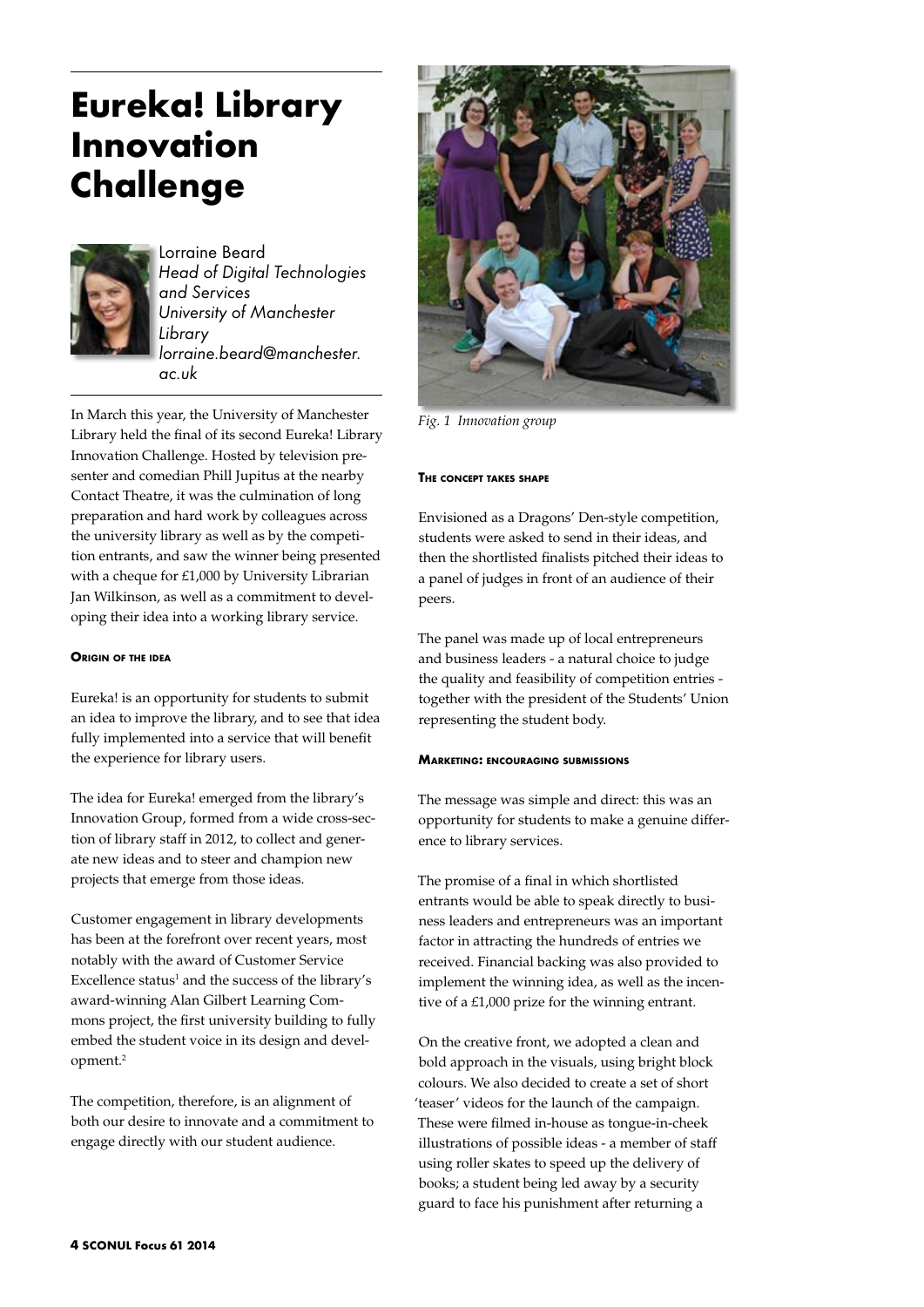book late; and so on, with the call to action being 'can you do better?'

We began the campaign in December 2013, aiming to plant the idea in the minds of students in time for them to submit entries before the deadline of 14 February 2014. The videos were showcased on our website, with content changing weekly. This proved to be an effective approach, with over 7,000 views for the kick-off of our campaign.

The campaign was centred on our website, with social media and digital signage providing supplementary channels, and we had a few dozen submissions before the Christmas break.

We produced a final marketing push for entries following the January exam period, a new video with a more direct call to action being produced. By the 14 February deadline we had received hundreds of entries.

## **Marketing: the final**

Phill Jupitus, well known for his engaging style and comedic charm, was brought on-board as a celebrity host for the final. For the event, we hired the Contact Theatre, located within our campus.

Shortlisted finalists were given training in presentation skills, and each was filmed being interviewed about their ideas. This was edited for use at the event and subsequently published on the library website.

We employed a countdown approach for the build-up. We announced judges, finalists and finally the host on a week-by-week basis, to encourage students to attend the event. To help manage the event, students booked (free) tickets using an online event booking system, and more than 250 signed up.

The event itself was organised in a standard theatre style, with the judging panel and students presenting on the stage. Finalists pitched their ideas to judges with the help of a large screen for their PowerPoint presentations. These were kept to five minutes, followed by a ten-minute grilling from the judges!

A social media stream continued throughout the event.

An interval followed the presentations, during which the judges retired to a room with a couple of library advisers to debate their decision, and the audience was treated to refreshments.



*Fig. 2 The judges*

As the audience resumed their seats, pre-filmed interviews with the contestants were projected onto the screen. The winner was announced as Jack Green, for his idea of a book delivery App to show the availability of a book and allow students to request it to be delivered to a central hub for collection. Judges and host were available post-event to mingle with contestants and audience members, providing a chance for questions, enquiries and general networking.



*Fig. 3 Jack Green presents his winning idea*

Post-event marketing continued with the winner's name and details being published immediately on the library and university websites, and stories outlining the event were run on the Students' Union website, in *Mancunion* (the student newspaper) and in *UniLife* (the university's staff magazine). Edited film of the event and a post-event interview with the host were used in subsequent promotion, with the highlights video achieving over 5,000 views within a few days of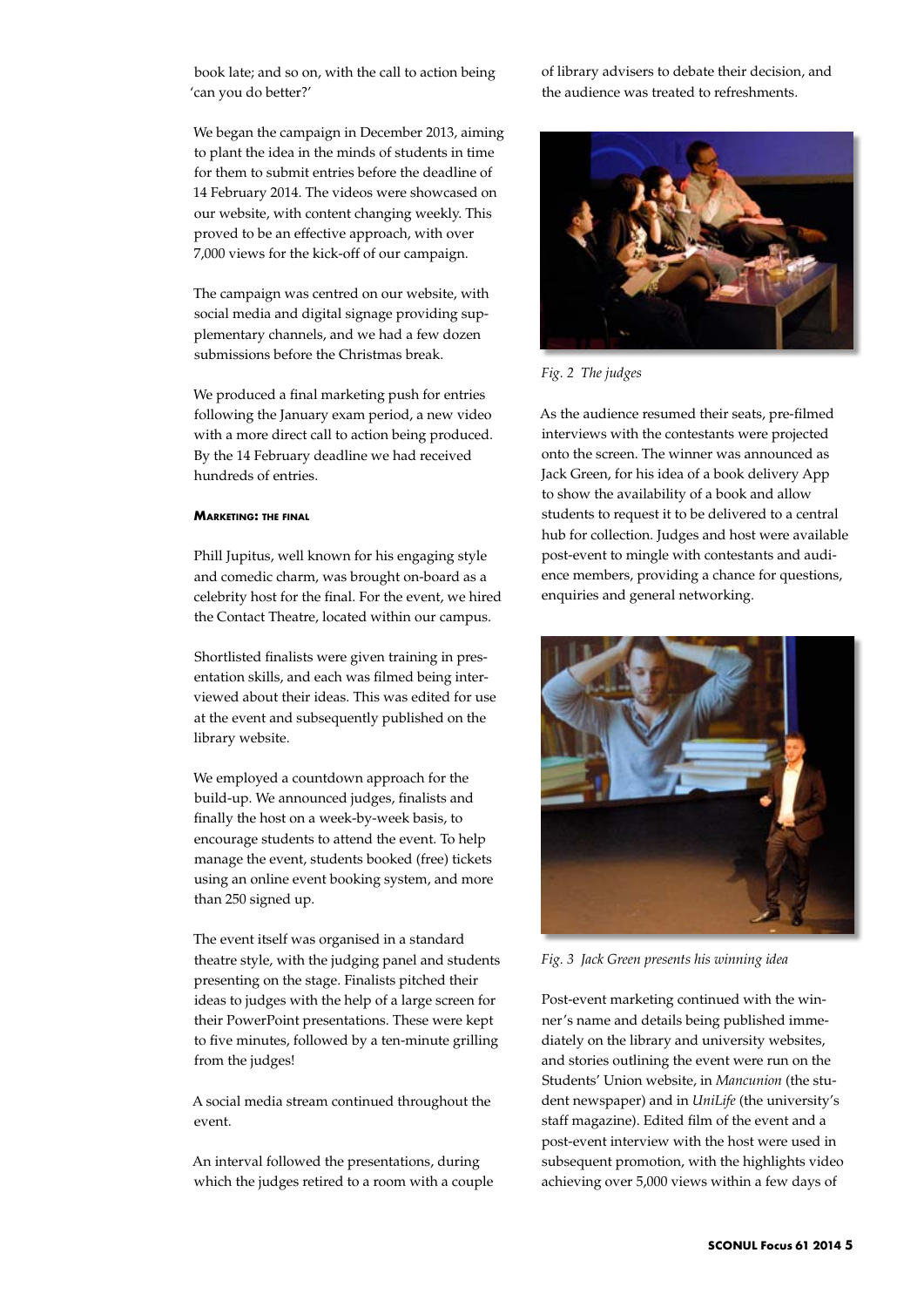

*Fig. 4 Phill Jupitus presents*

the competition. It was hosted on the student web portal, which helped to drive traffic to it.

## **Implementing the winning ideas**

The 2014 winning idea, from student Jack Green, is currently in the early stages of being developed.

The winning idea from the previous year (proposing bookable study spaces) is due to be implemented in June this year - with Telepen, the company developing the technology, successfully marketing the product to other libraries.<sup>3</sup> Jade Brodie, the winning student, has been part of the entire process, allowing us to stay true to the spirit of the idea and providing her with the experience of having been a part of the project from start to finish.

The standard of entries received led to us develop some other ideas submitted as Quick Wins. These included book baskets to transport books around the library; the installation of plants to improve the atmosphere of our main library building; and a textbook rescue campaign, which encouraged departing students to donate their textbooks for the library to pass on to the next generation of students, free of charge, at the start of year. There were a number of entries about providing relaxation and refresh areas, and this inspired our highly successful WellBeing campaign.

#### **Outcomes**

The Eureka! campaign signals strongly to our students that the library is serious in its commitment to engage with them as partners in order to improve our services.

For those shortlisted for the finals, there has been the opportunity to engage with business leaders and entrepreneurs and to develop their presentation skills in front of a large audience. Students have been overwhelmingly positive about the experience of being a Eureka! finalist, and what they have learned from it in terms of presenting and selling their ideas. The Eureka! project manager, Nick Campbell, invested time in mentoring each student, and this has been particularly valued by the students.

Through the marketing of Eureka!, the library has been able to communicate the priority we place on engaging with our primary audience, demonstrate our role at the centre of the student experience, and make a valuable contribution to perceptions of the university as an institution actively engaged with leading local business figures. In only a few months following the first competition, ideas submitted by students had been put into practice, adding genuine value to the student experience.